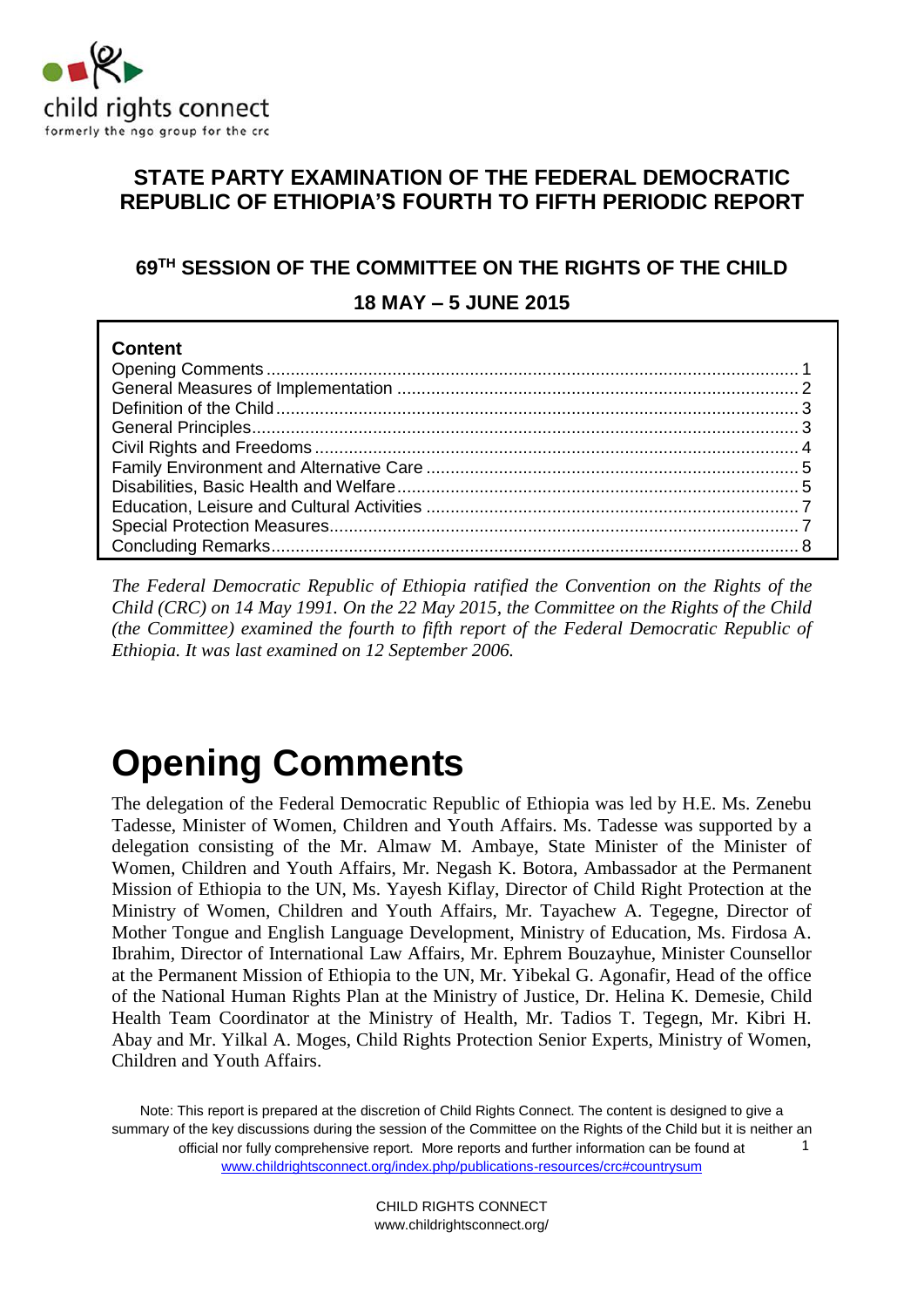Ms. Zenebu Tadesse stated that the State party made progress in the areas of under 5 years of age mortality rate, child health and education.

Ms. Zenebu Tadesse said that corporal punishment was prohibited and that measures had been taken to prohibit it also in family settings though awareness raising campaigns.

Ms. Zenebu Tadesse further stated that the government expanded equitable access to education and improved the quality of education through the school improvement programme.

Mr. Bernanrd Gastaud, Mr. Hatem Kotrane and Ms. Ayoubi Idrissi, the Country Task Force, welcomed the delegation of the Federal Democratic Republic of Ethiopia (the delegation).

### <span id="page-1-0"></span>**General Measures of Implementation**

### *Legislation*

The Committee asked about intentions of the State party to ratify the third Optional Protocol to the CRC on a communications procedure. The delegation did not answer to this question.

The Committee asked whether international treaties were directly applicable or whether they needed to be adapted through national legislation. The delegation answered that international treaties were part of the national legislation and that they could thus be directly invoked by courts. The Committee further inquired on the status of international treaties, asking if they were considered to be superior to national law. The delegation explained that the constitution recognised these treaties on an equal basis with the national legislation.

### *Coordination and monitoring*

The Committee welcomed the measures taken by the government to align the work of the national human rights commission to the Paris' principles and asked about the complaint mechanisms made available to children within national human rights institutions. The Committee further asked whether the government intended to establish a specific body for children's rights. The delegation answered that the Ministry of Women, Children and Youth Affairs (MOWCYA) was the coordinating body for issues related to children's rights. It also added that MOWCYA was working in both a horizontal and vertical way. The horizontal approach was concerned with the development of guidelines for the mainstreaming of children's rights in policies. The vertical way consisted in the quarterly based meetings between different regional bureaus to share experiences and lessons learnt. The delegation further stated that there were 8 branches of the national human rights institution working closely with regional governments in different regions in charge of examining the complaints received.

The Committee noted the reluctance of the government to collaborate with international agencies and civil society actors. The delegation explained that the government promulgated a law on civil society organisations and stated that these actors only needed to be transparent in the spending of their budget to be able to freely exercise.

### *Dissemination and training*

The Committee asked whether the CRC had been officially translated in all the languages spoken in the country and whether the Convention had been made accessible to all children, including those with special needs. The delegation said that the CRC had been translated into 5 local languages spoken by 80% of the population and that the Convention was also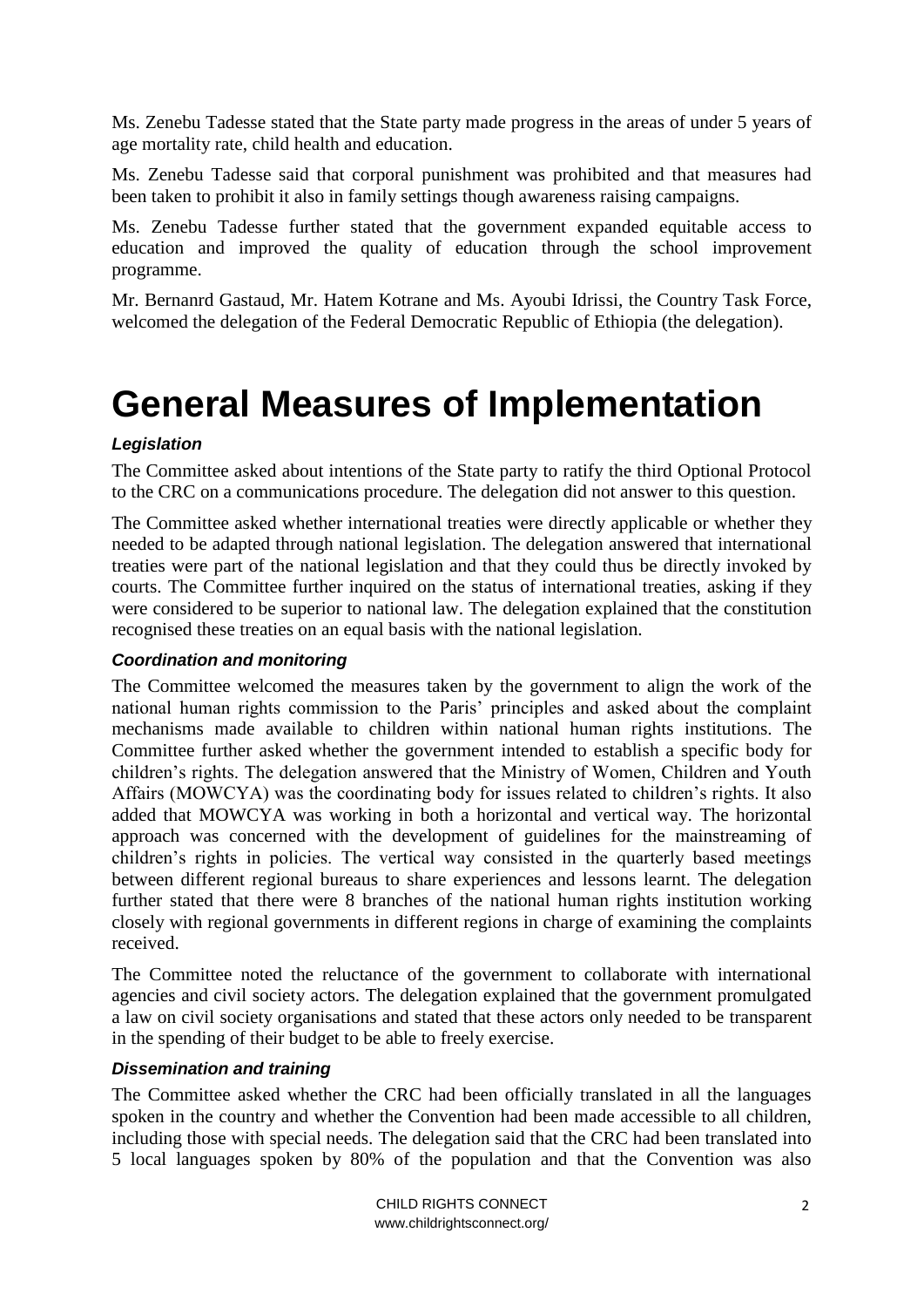available in brail. It also said that human rights education was included at the primary education level.

The Committee further inquired about the dissemination of the CRC among children living in refugee camps. The delegation insisted on the long tradition of hospitality of the country and stated that refugee children received community education, training on human and children's rights and that were also assisted with vocational training programmes.

The Committee pointed out that the media played a major role in the dissemination and promotion of children's rights and asked whether people working in this field received some training. The delegation replied that journalists working on children's issues received training.

### *Budget*

The Committee commended the increase in budget but noted that there were no specific budget lines in place for children's rights. The delegation stated that the budget allocated to children's rights increased and stated that the budget allocated to education constituted 25% of the national budget.

### *Data*

The Committee posed questions about measures taken to improve data collection on birth registration throughout the country. The delegation responded that the government was aware of the challenge of data collection and that it was working with agencies to increase the number of data available on children's rights issues.

### <span id="page-2-0"></span>**Definition of the Child**

The Committee noted the persistence of early marriages in the rural areas and asked if the people were aware of the provisions set out in the Convention. The delegation measures had been taken to increase awareness in schools and communities.

# <span id="page-2-1"></span>**General Principles**

### *Non – discrimination*

The Committee asked about the status of discrimination against girls, children with disabilities and children belonging to national minorities. The delegation did not address this question.

### *Best interest of the child*

The Committee expressed concerns about the lack of consideration of the best interest of the child in cases of custody and adoption. The delegation said that the national legal framework required judges to take into consideration children's opinions in matters related to custody and to take into due account the best interest of the child. The Committee reminded the delegation that children had to be heard in all cases and not only in those related to custody.

The Committee also posed questions on how the best interest of the child was taken into consideration in cases of children living in prison with their mothers. The delegation stated that under the national law children were not supposed to be in prisons with adults.

### *Respect for the views of the child*

The Committee acknowledged the existence of media programmes for children and asked the delegation to provide more details on what they consisted. The delegation said that through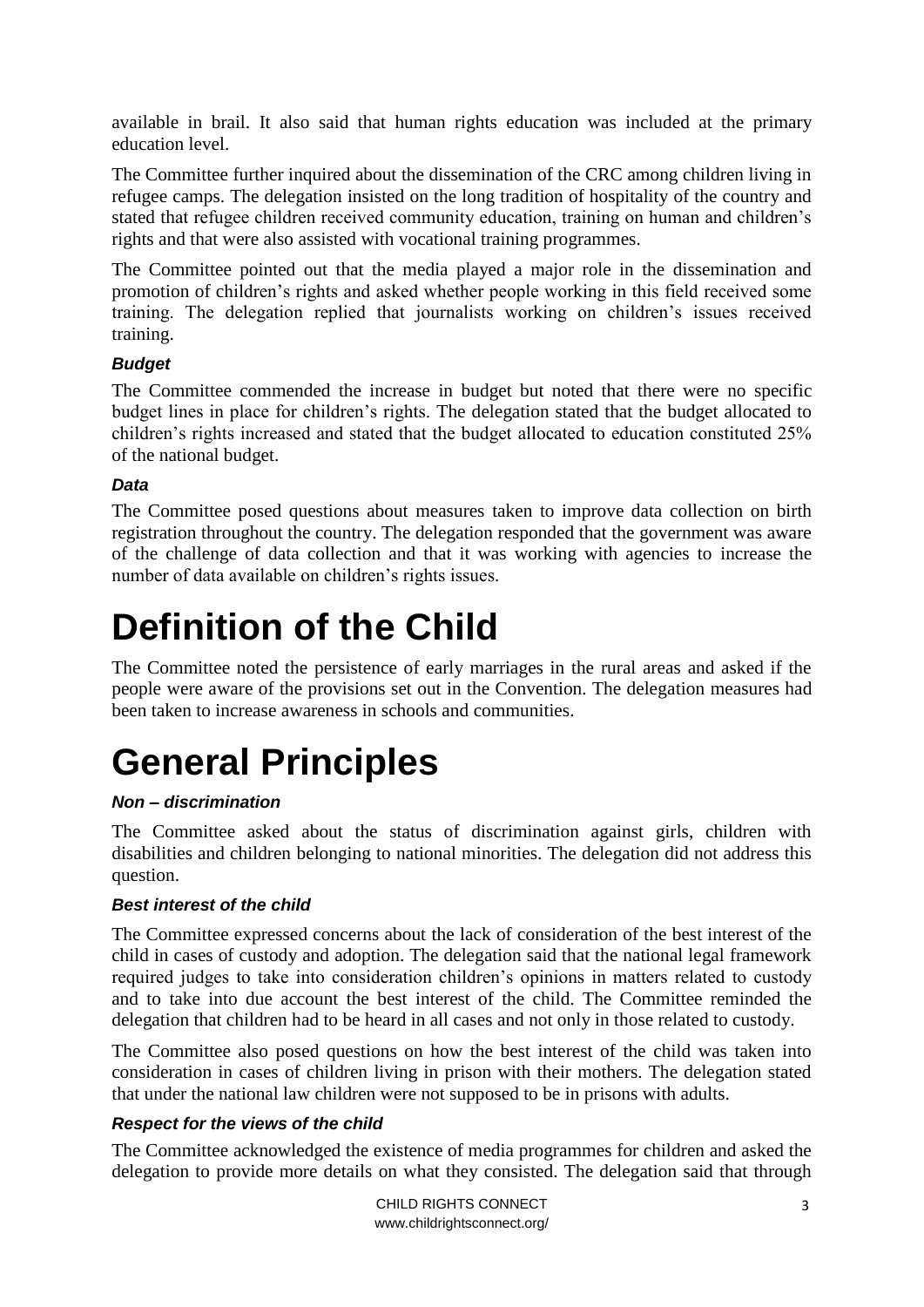newspapers and school mini media children could express their views on children's rights issues.

The Committee further inquired on the minimum age at which children could receive information regarding their nationality, origin or to consult a doctor without previously asking for his/her parents' authorisation. The delegation explained that there was no specific age limit for children to be able to consult a doctor.

The Committee further inquired about the age when a child could express his or her opinion on the adoption process. The delegation answered that children could give their views above the age of ten.

### <span id="page-3-0"></span>**Civil Rights and Freedoms**

### *Corporal punishment*

The Committee acknowledged that corporal punishment was prohibited in the country but noted that it was still practiced in family settings and institutions dealing with children and asked about measures taken to combat this form of violence. The delegation said that the government was trying to raise awareness amongst the public and families with the aim of eliminating this practice.

The delegation also informed the Committee that the government developed guidelines for teachers, students and general staff for the prohibition of corporal punishment and violence in school settings.

### *Birth registration*

The Committee asked whether the national legislation covered the birth registration of refugee children. The delegation replied that the legislation did not cover such a case but that the national agency responsible for birth registration recognised the gap to be a problem and worked to find a solution.

### *Freedom of conscience, thought and religion*

The Committee asked questions about the position of the state in regard to violent clashes between different religious communities. The delegation stated that there was a great level of religious tolerance in the country and that the government was very careful in the implementation of anti-terrorism laws to avoid the involvement of innocent people.

### *Freedom of association*

The Committee inquired about the election system in children's parliaments and asked how the government considered the recommendations passed by these bodies. The delegation explained that children were chosen on the basis of equal representation in terms of gender, disabilities, rotation and with the age limit for being elected set at 16. It also said that views were taken into account by the government when developing policies.

The Committee further asked for more information on the violent repression of a student gathering in the capital of the country that took place in 2014. The delegation said that these events were not peaceful but that the protests were carried out by terrorist groups with a terrorist agenda. The Committee explained that the establishment of an independent commission of inquiry was the best and most credible way to deal with these cases and asked whether the government intended to set up such a body. The delegation did not respond to this point but informed the Committee that no children were killed during these events.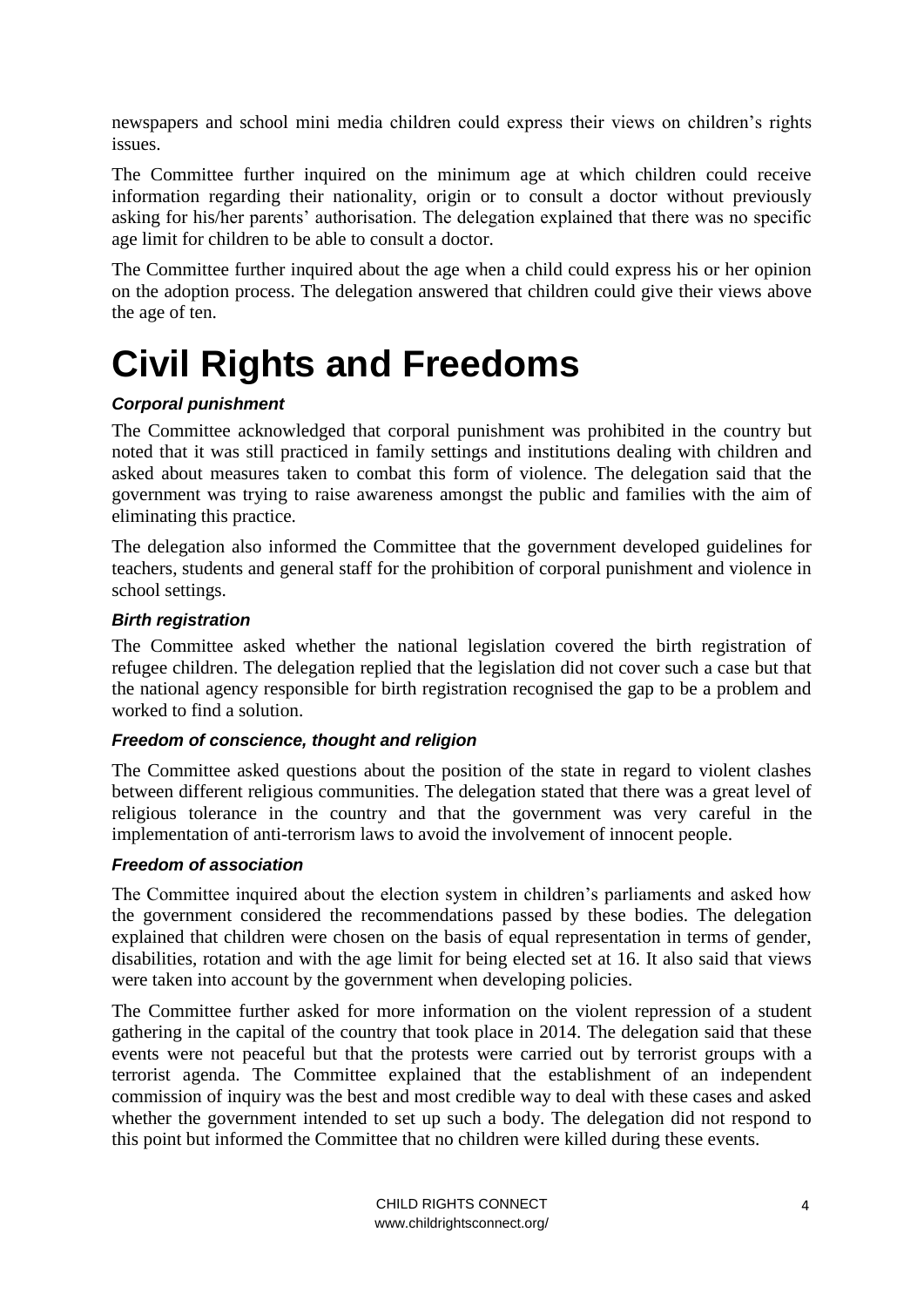### *Age of marriage*

The Committee asked about measures to combat early marriages in the state. The delegation explained that this practice was based on a deep rooted culture but that specialised community committees were monitoring the situation at the local level and that they were working with schools to prevent early marriages.

The Committee posed questions about the occurrence of early marriages in refugee camps. The delegation said that the government was working with international agencies in refugee camps to overcome this challenge.

#### *Access to the internet*

The Committee asked questions about the access to the internet for children and about the monitoring of its use in schools. The delegation explained that all secondary schools have internet connection and that access to information was a right granted by the constitution of the country.

### <span id="page-4-0"></span>**Family Environment and Alternative Care**

### *Adoption*

The Committee welcomed the intention of the government to ratify the Hague Convention on inter-country adoption but expressed concerns about a provision contained in article 187 of the family code giving the possibility to adopt a child while in the uterus. The delegation explained that the rationale behind such a provision was to provide the mother with an alternative to abortion. The Committee recommended the delegation to eliminate such a provision and to consider anonymous birth measures at its place.

The Committee welcomed the intention of the government to ratify the Hague Convention on inter-country adoption and asked the delegation to provide more information on the relationship between private agencies and the government in these matters. The delegation confirmed that the government was considering ratifying the Hague Convention on Adoption and that there was a central authority in charge of monitoring the procedures of the agencies. It explained that this authority controlled the whole adoption process, from the local level to the national level, and that it explored all the solutions before approving inter-country adoption. It also stated that number of inter-country adoptions decreased from 4269 in 2011 to 398 in 2015.

### <span id="page-4-1"></span>**Disabilities, Basic Health and Welfare**

### *Health services*

The Committee asked the delegation to provide more information and practical examples of the measures taken to combat child mortality. It referred in particular to a possible increase of the budget allocated to child healthcare and to an increase of human resources. The delegation replied that the budget had been increased and that more 30.000 personnel had been deployed to train other personnel themselves on new-borns health.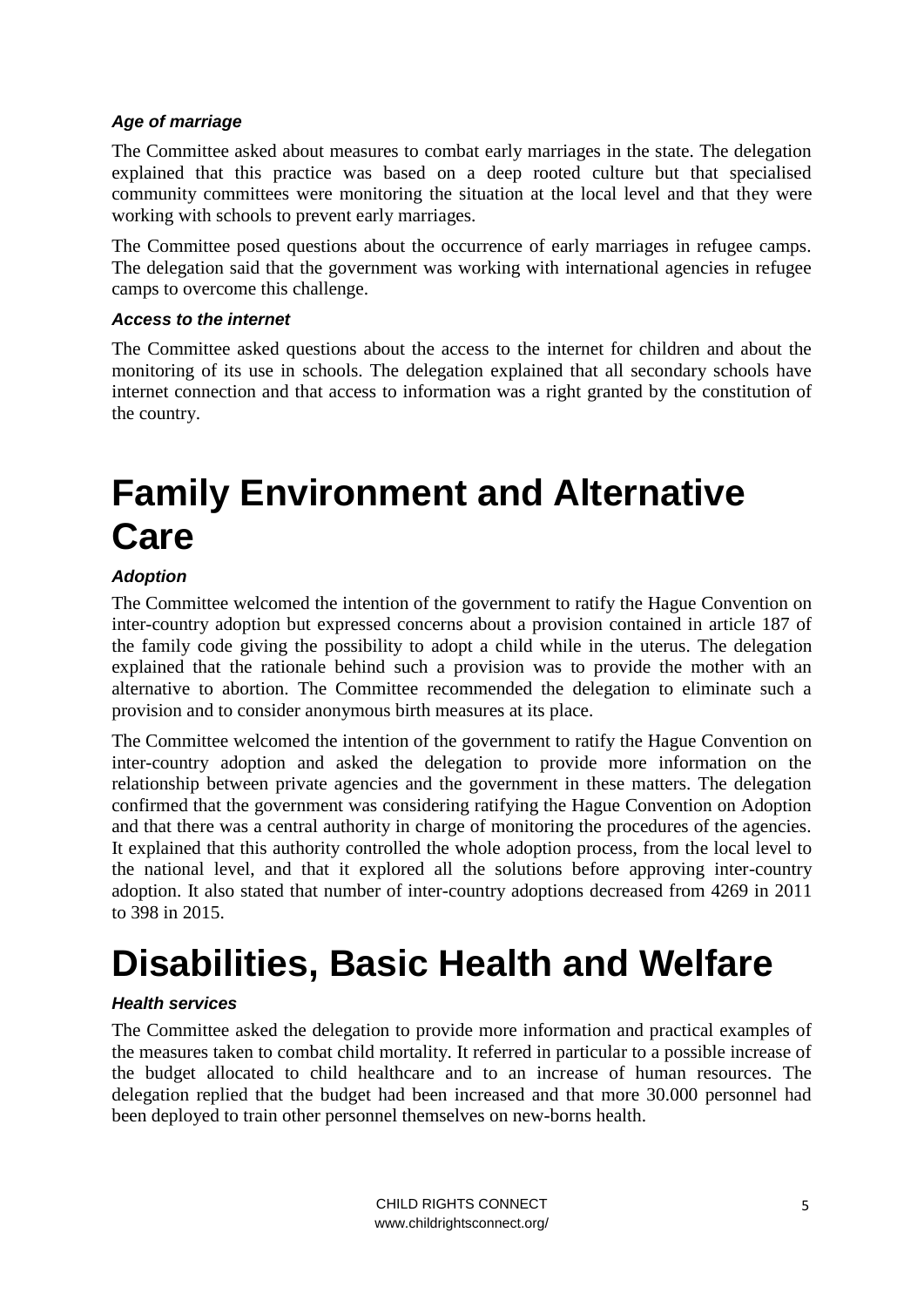The Committee further inquired on the measures taken to combat child malnutrition in the country. The delegation recognised the problem but stated that it had been reduced by screening and nutrition services for children under the age of two at the local level.

The Committee posed questions about measures taken to make sure that all the healthcare facilities could address cases of fistula. The delegation said that there were facilities that could deal with fistula in all the regions of the country and that the government was constructing maternity waiting homes in each healthcare centre to reduce cases of maternal mortality. The Committee further inquired about the malaria prevention measures that were in place for pregnant women. The delegation did not respond to this question.

### *Female Genital Mutilation*

The Committee acknowledged that female genital mutilation (FGM) was prohibited in the country but raised concerns about its continuity. It asked questions about prosecutions and cases of conviction. The delegation answered that the root cause of the practice had to be found in poverty and cultural traditions. It informed the Committee that the government organised so called "women development armies" led by model women that can facilitate the dialogue on these issues among communities.

The Committee asked for more information and data on the criminal procedures undertaken against prosecutors and asked about efforts to reach out girls in refugee camps. The delegation said that there were no disaggregated data on the issue but that there had been 14 recent cases of FGM in the southern part of the country.

#### *Child pregnancy and Adolescent health*

The Committee raised concerns about the high number of pregnant girls and about the following school drop outs. It posed questions about preventive and abortion measures. The delegation responded that prevention included raising awareness within communities and schools and informed the Committee about the existence of youth friendly services in some health facilities.

The Committee also asked for more information on the measures taken against HIV/AIDS in 2015. The delegation stated that 60.6% of pregnant women with HIV/AIDS received treatment to prevent mother-to-child transmission. It further added that the government was trying to improve access to healthcare facilities for mothers to give birth.

#### *Breastfeeding*

The Committee expressed concerns about the low rates of breastfeeding in the country and pointed out that the measures taken by the government were still not sufficient. The delegation did not address these points.

#### *Drug and substance abuse*

The Committee raised concerns about the abuse of Khat drugs among youngsters in the state and asked about measures taken to eradicate such a phenomenon. The delegation recognised that this was a critical challenge and said that the government developed a mainstream prevention programme on drug abuse in high schools.

#### *Children with disabilities*

The Committee asked more information about the number of inclusive schools and inquired about measures taken to eradicate discrimination against children with disabilities, especially in rural areas. The delegation said that the government revised the Special Needs Education Strategy to expand inclusive education and that teachers had been trained on how to provide education to these children. The delegation further responded that the state ratified the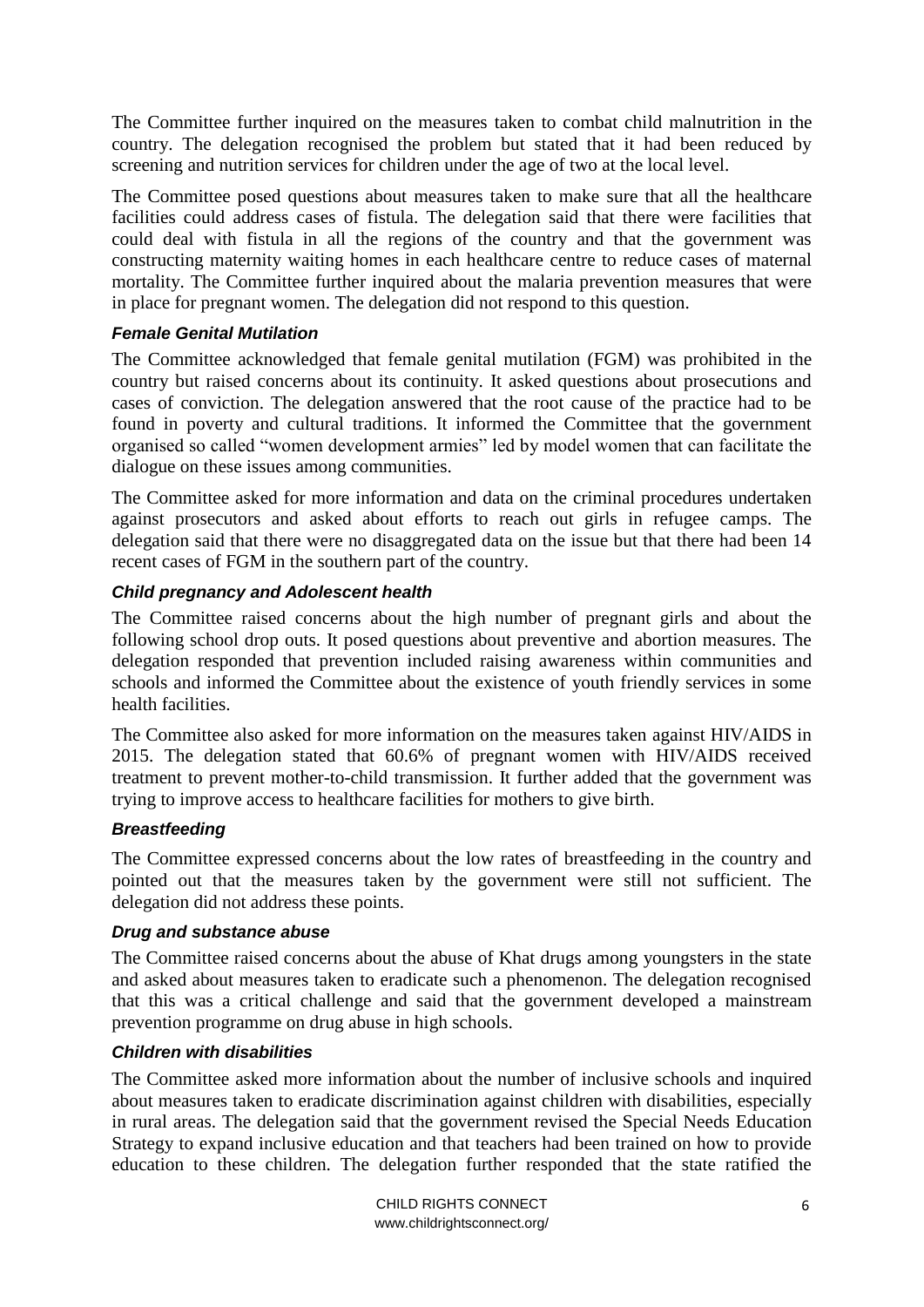Convention on the Rights of Persons with Disabilities and that this was translated into the local languages to disseminate it. It stated that children with disabilities could participate in different sport activities such as the Special Olympics.

### <span id="page-6-0"></span>**Education, Leisure and Cultural Activities**

### *Early childhood education*

The Committee posed questions about the education services available to children under the age of 4 in the country. The delegation replied that these services were provided in three modalities, of which the first consisted in the annexation of kindergartens to elementary schools, the second in private institutions and the third in early education services within villages.

### *Education*

The Committee noted that there were no general laws on education in the country and asked whether education was compulsory and free. The delegation answered that education was free and that there had been an increase in the enrolment rate. The delegation also informed the Committee that 25% of the national budget was allocated to education.

The Committee further inquired about the quality of education and training programmes available to children in the country. The delegation explained that the government implemented a general education quality improvement programme and that teachers had been trained to provide better quality education to children.

The Committee asked whether children belonging to linguistic minorities could receive education in their own language. The delegation answered that children had the right to learn in a minority language and that there were currently 44 local languages used as a media of education.

### *Right to play*

The Committee inquired on the time at children's disposal to play and asked about the availability of playgrounds in schools and public areas. The delegation said that these spaces were present in schools and public areas.

## <span id="page-6-1"></span>**Special Protection Measures**

### *Juvenile justice*

The Committee expressed concerns about the age of criminal responsibility which was set at the age of 9. The delegation stated that juvenile offenders of 9 to 15 years of age were provided with education and rehabilitation and that detention was very rare. It also informed the Committee that adolescents between 15 and 18 had the same trials as adults but that they were not treated as adults and that death penalty was not applied to minors.

The Committee also raised concerns about minors not being separated from adults in detention centres and asked about disaggregated data of children in detention. The delegation said that according to the law of the country, children had to be separated from adults while in prison and that the government was working on this issue.